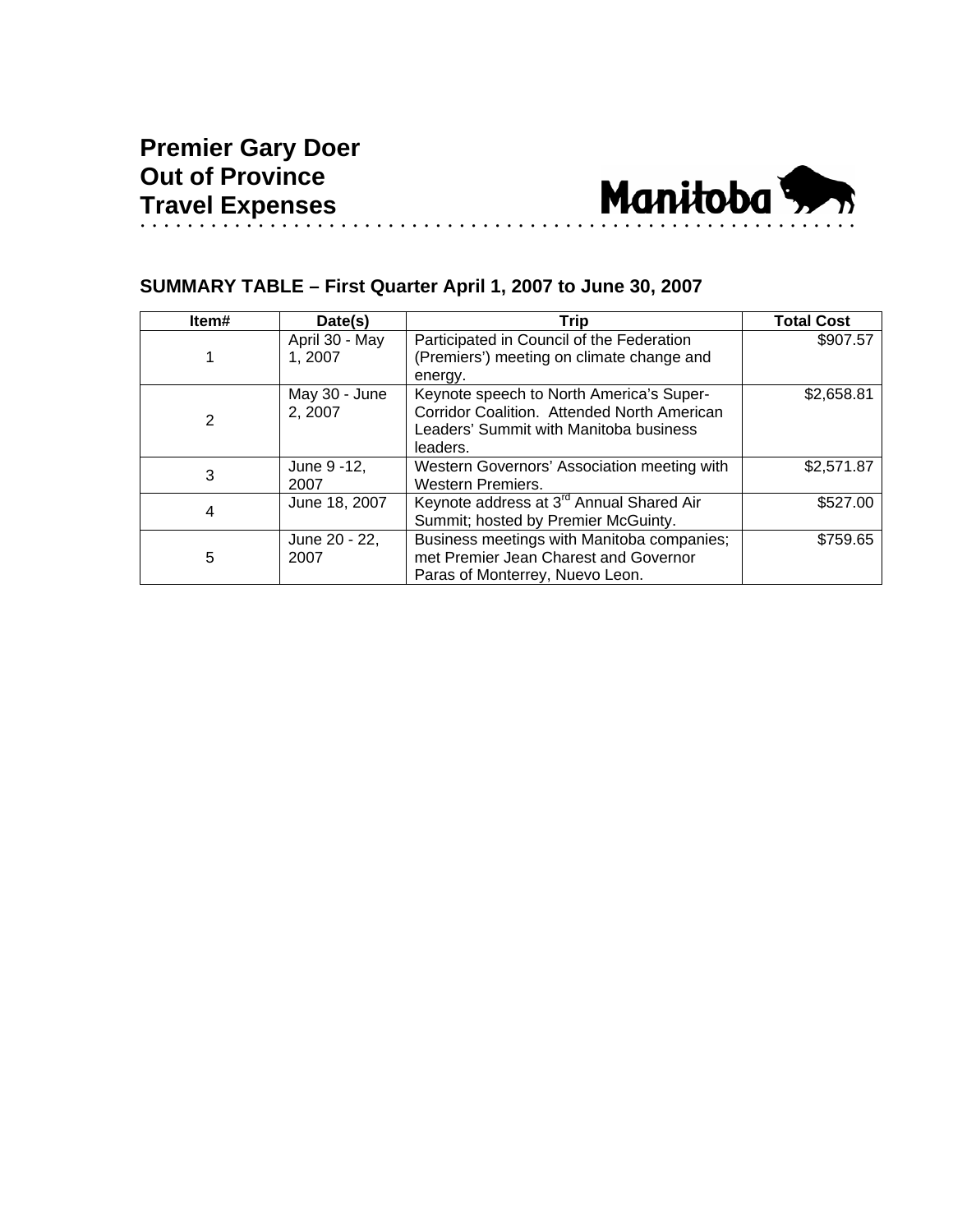## **TRAVEL DETAIL**

| Item#1                      |                                                                  |
|-----------------------------|------------------------------------------------------------------|
| Purpose                     | Participated in Council of the Federation (Premiers') meeting on |
|                             | climate change and energy.                                       |
| Date(s)                     | April 30 - May 1, 2007                                           |
| Destination(s)              | Toronto                                                          |
| Air fare                    | \$700.00                                                         |
| <b>Other Transportation</b> |                                                                  |
| Accommodation & meals       | \$207.57                                                         |
| & phone calls               |                                                                  |
| Other                       |                                                                  |
| TOTAL:                      | \$907.57                                                         |

| ۰. |  |
|----|--|

| Item#2                      |                                                                |
|-----------------------------|----------------------------------------------------------------|
| Purpose                     | Keynote speech to North America's Super-Corridor Coalition.    |
|                             | Attended North American Leaders' Summit with Manitoba business |
|                             | leaders.                                                       |
| Date(s)                     | May 30-June 2, 2007                                            |
| Destination(s)              | Fort Worth, TX                                                 |
| Air fare                    | \$1,983.00                                                     |
| <b>Other Transportation</b> |                                                                |
| Accommodation & meals       | \$675.81                                                       |
| & phone calls               |                                                                |
| Other                       |                                                                |
| TOTAL:                      | \$2,658.81                                                     |

| . .<br>ŀ<br>L<br>- 1 |  |
|----------------------|--|

| $I = II + 3$                     |                                                               |
|----------------------------------|---------------------------------------------------------------|
| Purpose                          | Western Governors' Association meeting with Western Premiers. |
| Date(s)                          | June 9-12, 2007                                               |
| Destination(s)                   | Deadwood, SD                                                  |
|                                  | Air fare   \$1,723.26                                         |
| <b>Other Transportation</b>      |                                                               |
| Accommodation & meals   \$426.99 |                                                               |
| & phone calls                    |                                                               |
| Other                            | \$421.62 (registration)                                       |
|                                  | <b>TOTAL:   \$2,571.87</b>                                    |

 $\overline{\mathsf{I}}$ 

| Item#4                      |                                                                        |
|-----------------------------|------------------------------------------------------------------------|
| Purpose                     | Keynote Address at 3 <sup>rd</sup> Annual Shared Air Summit; hosted by |
|                             | Premier McGuinty.                                                      |
| Date(s)                     | June 18, 2007                                                          |
| Destination(s)              | Toronto, ON                                                            |
| Air fare                    | \$527.00                                                               |
| <b>Other Transportation</b> |                                                                        |
| Accommodation & meals       |                                                                        |
| & phone calls               |                                                                        |
| Other                       |                                                                        |
| <b>TOTAL:</b>               | \$527.00                                                               |